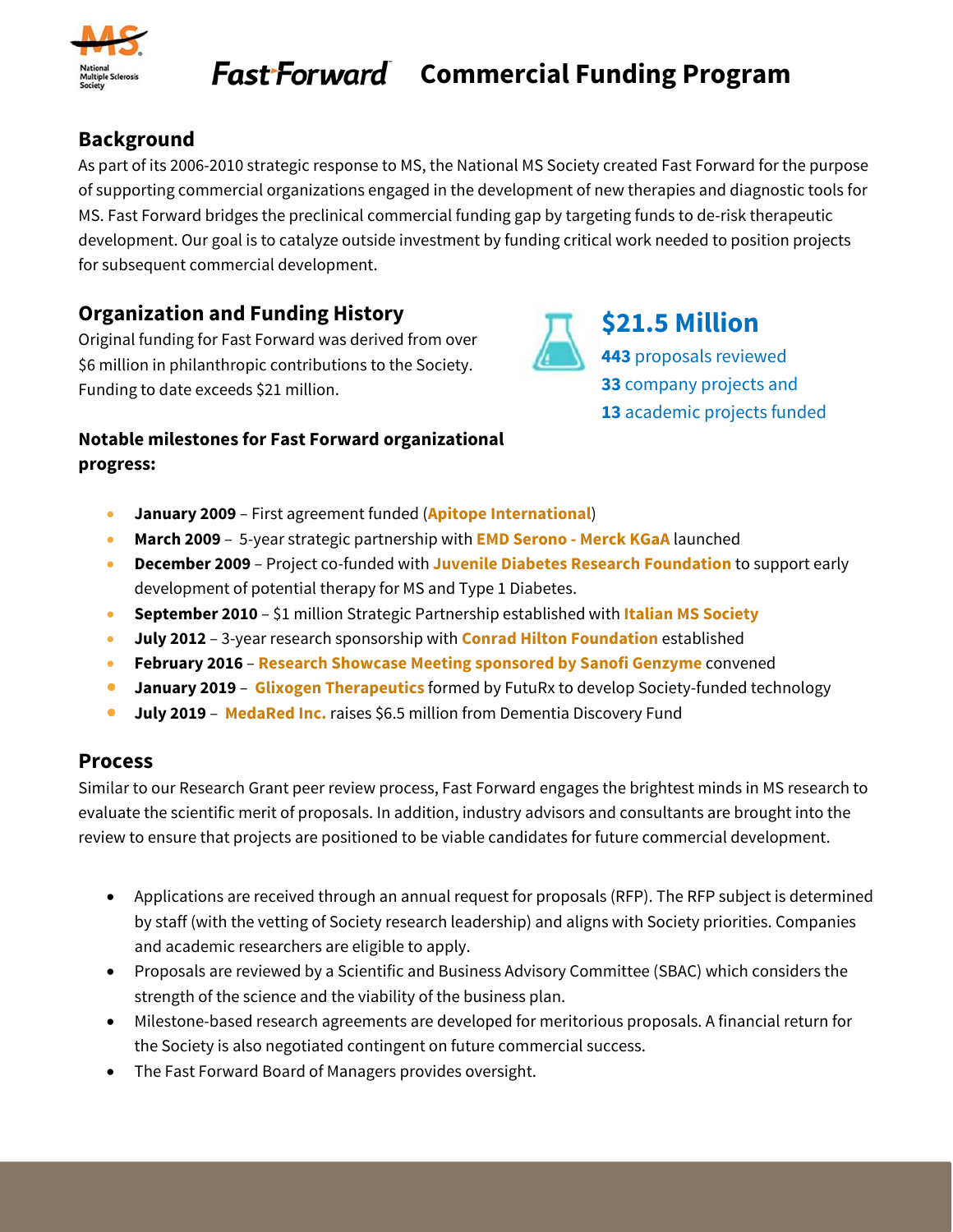

### **Current portfolio**

A diverse array of projects have been funded through Fast Forward, including cell-based therapies, biologics and small molecules. The program has also funded diagnostic and biomarker validation work, in addition to therapies to address MS symptoms. Much of our portfolio is focused on small molecules

#### **Fast Forward funds a diverse set of organizations**



in early preclinical stages of development. As the Fast Forward program is fully aligned with Society Research



Priorities, in recent years, there has been an emphasis on funding approaches in neuroprotection and repair in response to the unmet need, particularly for progressive forms of MS. **Many projects that we see are derived from initial work within the academic research portfolio**, and most take advantage of connections to investigators funded by the Society. We anticipate future projects in nonpharmacologic approaches, especially those utilizing digital medicine and rehabilitative technologies. Of the 46 projects funded to date, 10 remain active (R&D still in progress towards

identified milestones) and 4 new meritorious awards are in negotiation. **The pie chart shows the number of projects and funding for various categories of R&D for the current Fast Forward portfolio**.

#### **How we measure success**

The time and cost of developing a new therapy is considerable. For example, the Tufts University Center for the Study of Drug Development indicates **it costs between \$161 million and \$2 billion to bring a new drug to market**. According to Pharmaceutical Benchmarking Forum, **only 6% of projects in preclinical development survive clinical evaluation to regulatory approval**. The high cost and failure rate present challenges for small companies seeking funding. They may not be far enough along in the drug development process to attract traditional venture capital or pharma investors, but may be too far in the process to access most federal and foundation funding sources aimed at more basic research. Fast Forward is positioned to fill this funding gap; enabling small companies to complete key preclinical and early clinical studies needed to attract additional stakeholders. Given that Fast Forward projects typically start in the pre-clinical development stages, our relevant metrics focus on project advancement through the development pathway, consummation of licensing agreements or corporate partnerships, and other follow-on financing events as benchmarks for success. Since Fast Forward does not have the capacity to take individual projects through the entire clinical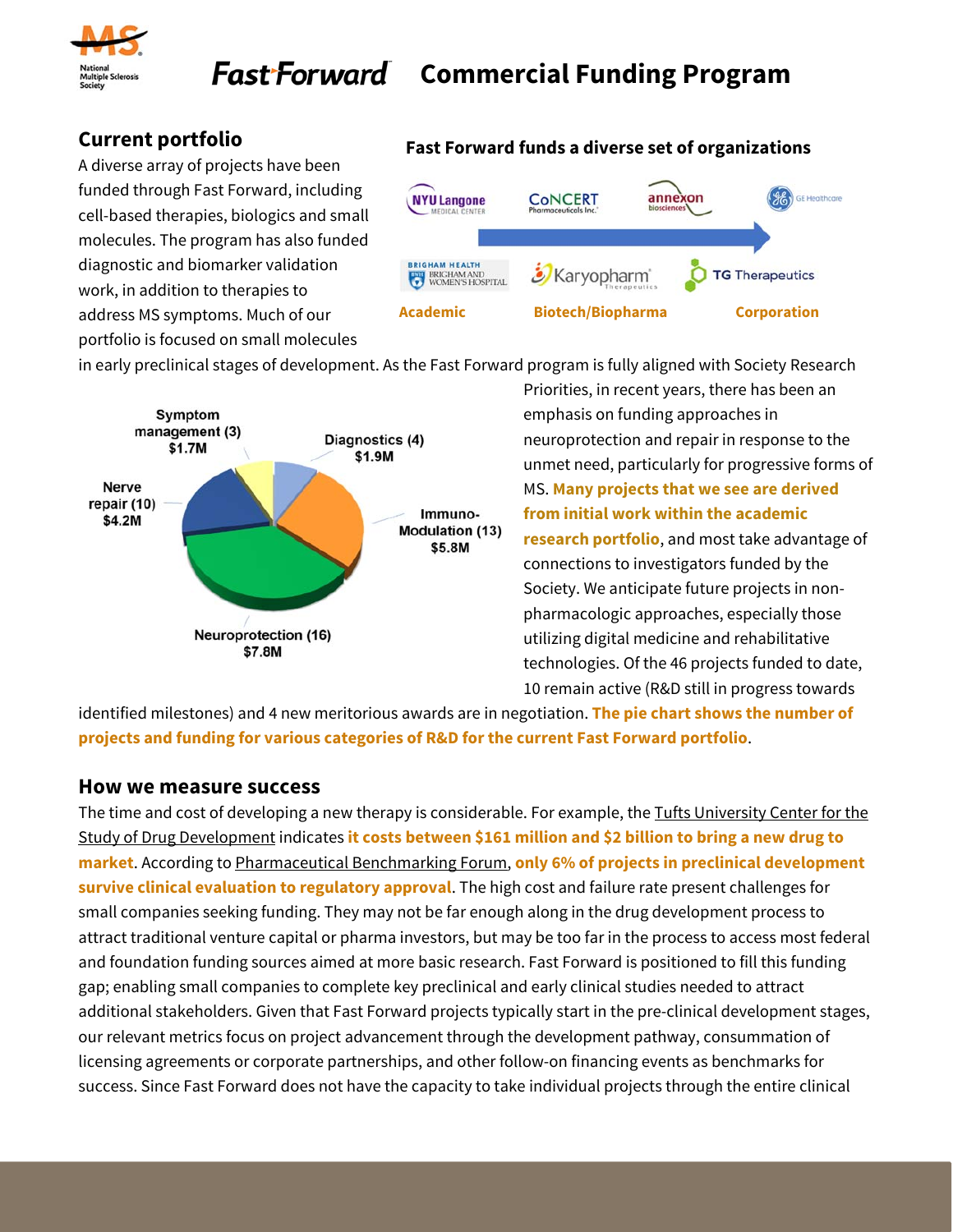

development process to approval, our goal is catalyze outside investment by funding critical work needed to better-position projects for subsequent commercial development.

#### **Accomplishments**

Many recipients of Fast Forward funding indicate the synergistic effect of the award. The process of vetting projects by our thorough and diligent review affords the recipient organization scientific and commercial validation of their work. A few examples of successful projects, their Fast Forward funding and subsequent development, are shown below.

#### **Metrics for success**

- Funded R&D milestones completed
- Licensing / Partnership
- Follow-on financing
- IND / Clinical trials initiated



#### **Return on Investment**

Although all research awards allow the opportunity for the Society to share revenue should a technology ultimately attain commercial success, awards through Fast Forward are granted with explicit conditions of financial return based on achievement of commercial development milestones. However, financial return is a secondary consideration; it is not a component of the

The Society has received **\$7.5 Million** 



from 5 **companies** that achieved commercial milestones

scientific and business review process. The primary objective of funded commercial research is to positively impact the lives of people affected by MS. Therefore the financial return component is implemented during the research contract negotiation phase after a project is determined to be meritorious for funding. Oversight regarding terms for financial return is provided by the Fast Forward Board of Managers.